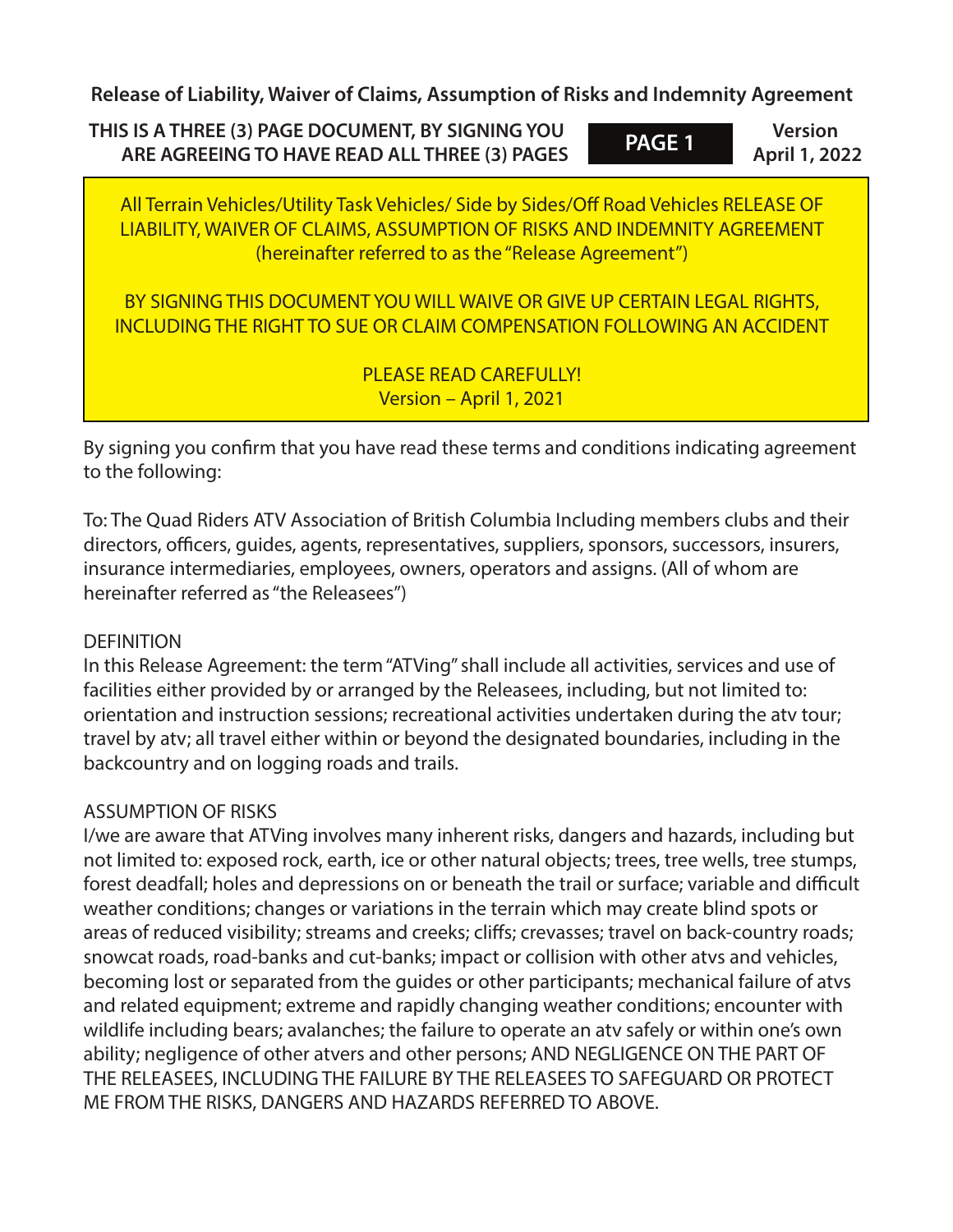**Release of Liability, Waiver of Claims, Assumption of Risks and Indemnity Agreement**

**THIS IS A THREE (3) PAGE DOCUMENT, BY SIGNING YOU ARE AGREEING TO HAVE READ ALL THREE (3) PAGES**

**Version April 1, 2022 PAGE 2**

Communication in the alpine terrain may be difficult, and in the event of an accident, rescue, medical treatment and evacuation may not be available or may be delayed. Alpine weather conditions may be extreme and can change rapidly and without warning. I am aware infectious or communicable disease contracted through viruses, COVID, bacteria, parasites, and fungi which may be transmitted through direct or indirect contact or the negligence of other persons is also a risk.

I/WE ARE AWARE OF THE RISKS, DANGERS AND HAZARDS ASSOCIATED WITH ATVing AND I/WE FREELY ACCEPT AND FULLY ASSUME ALL SUCH RISKS, DANGERS AND HAZARDS AND THE POSSIBILITY OF PERSONAL INJURY, DEATH, PROPERTY DAMAGE OR LOSS RESULTING THEREFROM.

RELEASE OF LIABILITY, WAIVER OF CLAIMS AND INDEMNITY AGREEMENT In consideration of the RELEASEES agreeing to my/our participation in ATVing and permitting my/our use of their services, equipment and other facilities, and for other good and valuable consideration, the receipt and sufficiency of which is acknowledged, I/we hereby agree as follows:

1. TO WAIVE ANY AND ALL CLAIMS that I/we have or may in the future have against the RELEASEES AND TO RELEASE THE RELEASES from any and all liability for any loss, damage, expense or injury, including death, that I/we may suffer or that my next of kin may suffer, as a result of my participation in ATVing, DUE TO ANY CAUSE WHATSOEVER, INCLUDING NEGLIGENCE, BREACH OF CONTRACT, OR BREACH OF ANY STATUTORY OR OTHER DUTY OF CARE, INCLUDING ANY DUTY OF CARE OWED UNDER THE OCCUPIERS LIABILITY ACT, ON THE PART OF THE RELEASEES, AND FURTHER INCLUDING THE FAILURE ON THE PART OF THE RELEASEES TO SAFEGUARD OR PROTECT ME FROM THE RISKS, DANGERS AND HAZARDS OF PARTICIPATING IN ATVing REFERRED TO ABOVE;

2. TO HOLD HARMLESS AND INDEMNIFY THE RELEASEES for any and all liability for any property damage, loss or personal injury to any third party resulting from my/our participation in ATVing;

3. This Release Agreement shall be effective and binding upon my/our heirs, next of kin, executors, administrators, assigns and representatives, in the event of my/our death or incapacity;

4.This Release Agreement and any rights, duties and obligations as between the parties to this Release Agreement shall be governed by and interpreted solely in accordance with the laws of theprovince where the ATVing takes place and no other jurisdiction; and